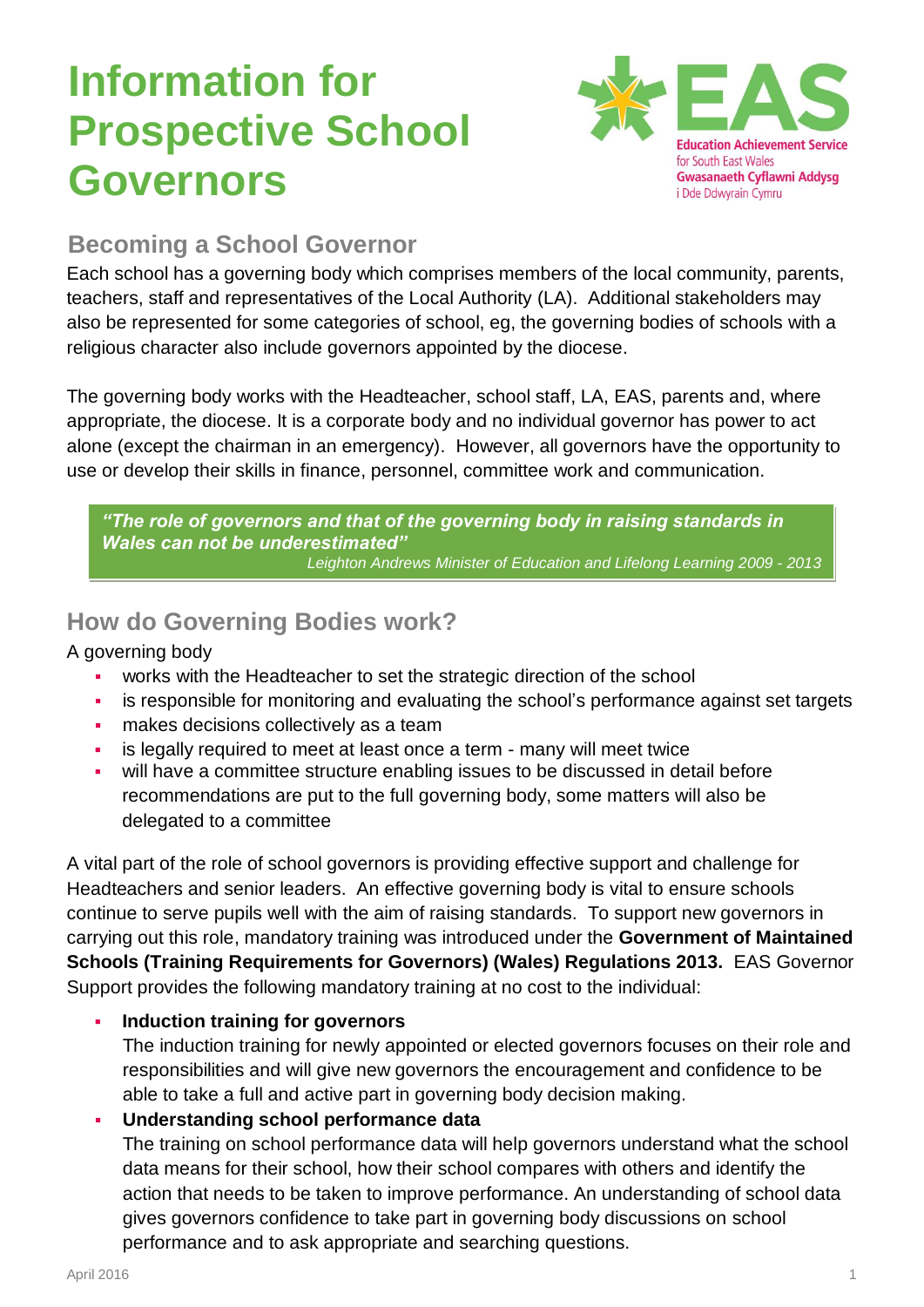## **Governor Responsibilities**

Although Headteachers are responsible for the day to day management of the school, they will be implementing policies set by the governing body. The responsibilities include:

- Agreeing the aims and values of the school
- Drawing up and reviewing the School Development Plan
- Adopting and reviewing school policies
- **•** Appointing staff
- **Ensuring the National Curriculum is taught**
- **Ensuring needs of individual pupils are met, including special needs**
- **Ensuring pupil Wellbeing and Safeguarding**
- **Preparing and circulating the Annual Report to Parents**
- **Agreeing and monitoring the school budget.**

## **What qualities do you need to be a School Governor?**

- A desire to improve children's educational attainment
- **•** Time to spare to prepare for and attend meetings
- A willingness to learn and ask questions
- **•** A commitment to attend training
- The capacity to work as part of a team and appreciate the views and contribution of others
- **•** The ability to respect confidentiality

Most governing bodies have a schedule of meetings for the year including meetings of subcommittees. You may be asked to attend unscheduled meetings at short notice if a decision is urgently required, but you will always be provided with notice of all meetings.

You are entitled to reasonable unpaid time off work for your duties as a school governor. Some employers allow paid leave which you should confirm prior to nomination and appointment.

In order to fulfill your role as a governor you need to learn about your school. This can be done in a number of ways:

- **•** Familiarising yourself with school performance data
- Visiting school, by prior arrangement, during session time
- **EXECT** Attending events such as assemblies, sports day, fetes, etc. These can be an ideal opportunity to meet staff and see the school working in a less formal way
- **Getting to know what issues are currently affecting the school by talking to other** governors

Being a governor does not just mean attending a business meeting now and again in a deserted school! Having said that, business meetings are, of course, an essential part of school governance. You will discuss budgets, staffing matters, school policies, provision of services, health and safety, etc. You will also receive reports for consultation from the LA and EAS. Usually you will receive documentation in advance to give you time to prepare any questions you may have and contribute to discussion.

The idea of making important decisions need not be daunting. Professional advice is always available from the Headteacher and, if appropriate, officers of the LA and EAS will also attend meetings to discuss specific issues. The majority of school governing body meetings are clerked by the EAS.